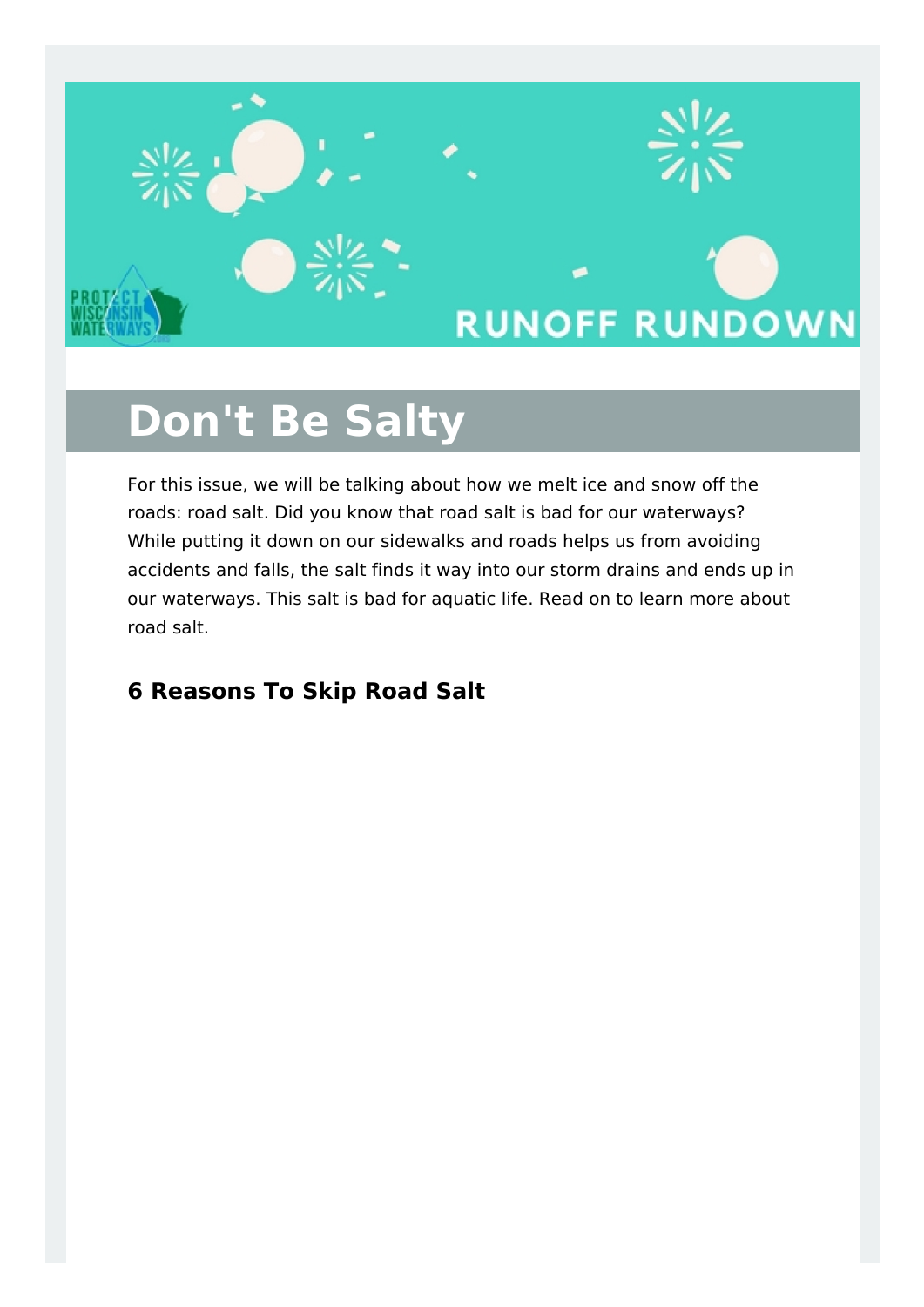

## **1. POLLUTES OUR RIVERS AND LAKES**



Salt is flushed into storm drains and ditches that empty directly into our rivers and lakes threatening the freshwater plants and animals that live there.

## **2. INEFFECTIVE IN COLD TEMPERATURES**



Below 14 degrees, rock salt is ineffective at melting ice. Temperatures in our water shed are often colder than this, meaning all that salt isn't even doing its job!

**5.HURTS OUR PETS** 

## **3. DAMAGES GARDENS AND LAWNS**



# **4. CONTAMINATES DRINKING WATER**

Salt can collect in your garden and lawn as snow and ice melt, damaging or killing plants.

#### Road salt can easily travel through soil into ground water making it undrinkable over time.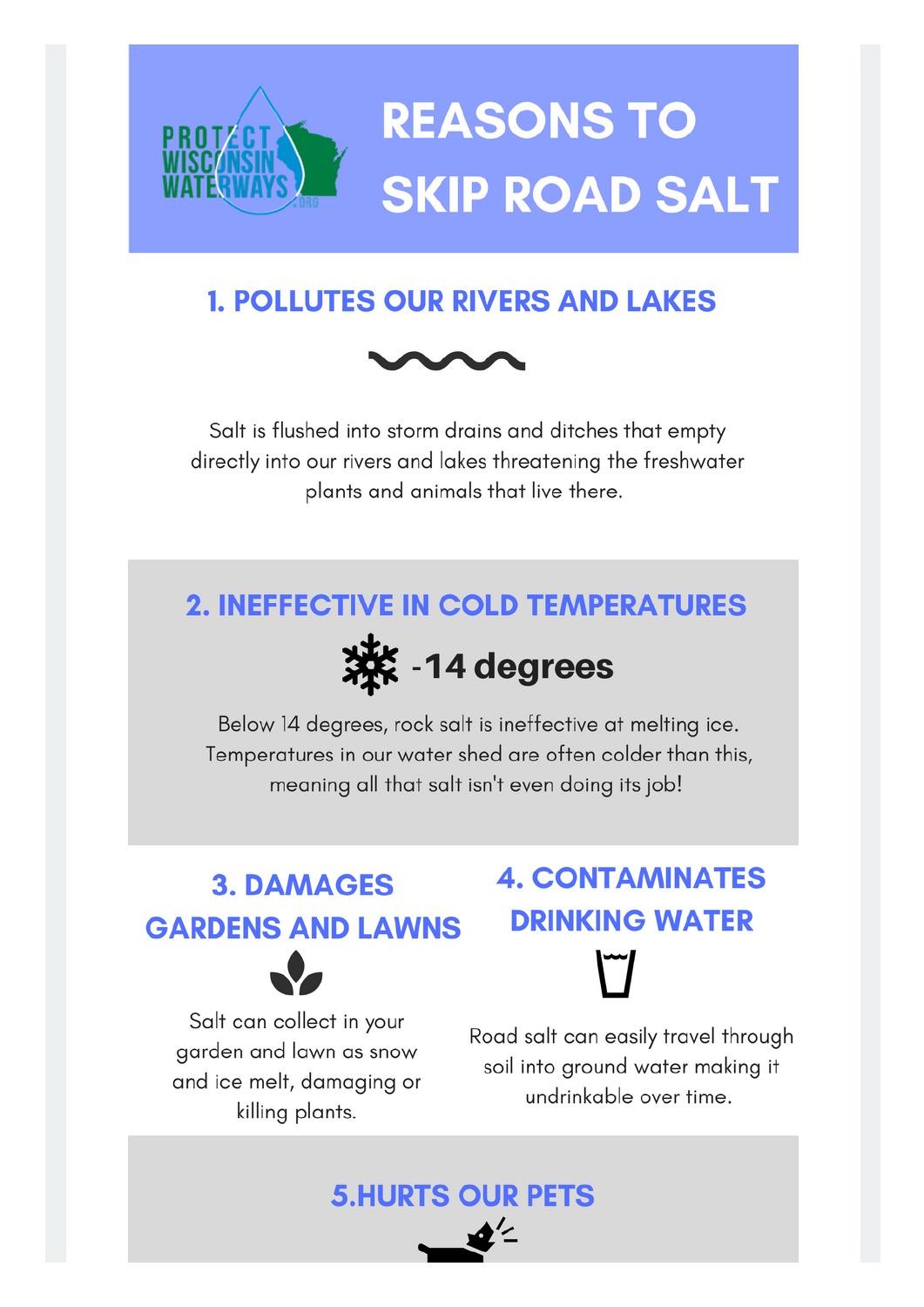

Pets come in contact with salt as they walk and play on treated surfaces, causing skin irritation and other problems.

## **6. DAMAGES ROAD WAYS**



The application of rock salt enhances the freeze-thaw cycle in winter, causing cracking and shifting in asphalt, concrete and masonry

Facebook: @ProtectWisconsinWaterways Instagram: @protectwiwaterways

If you want to learn more about road salt, click [here](http://protectwiwaterways.org/road-salt/) to visit our website.



Featured Municipality

**Learn More About Fort [Atkinson](http://protectwiwaterways.org/fort-atkinson/)**



Featured Waterway

**Learn More About the [Scuppernong](http://protectwiwaterways.org/scuppernong-river/) River**

## **Current and Upcoming Events**

No current or upcoming events

**Stormwater Fact Friday**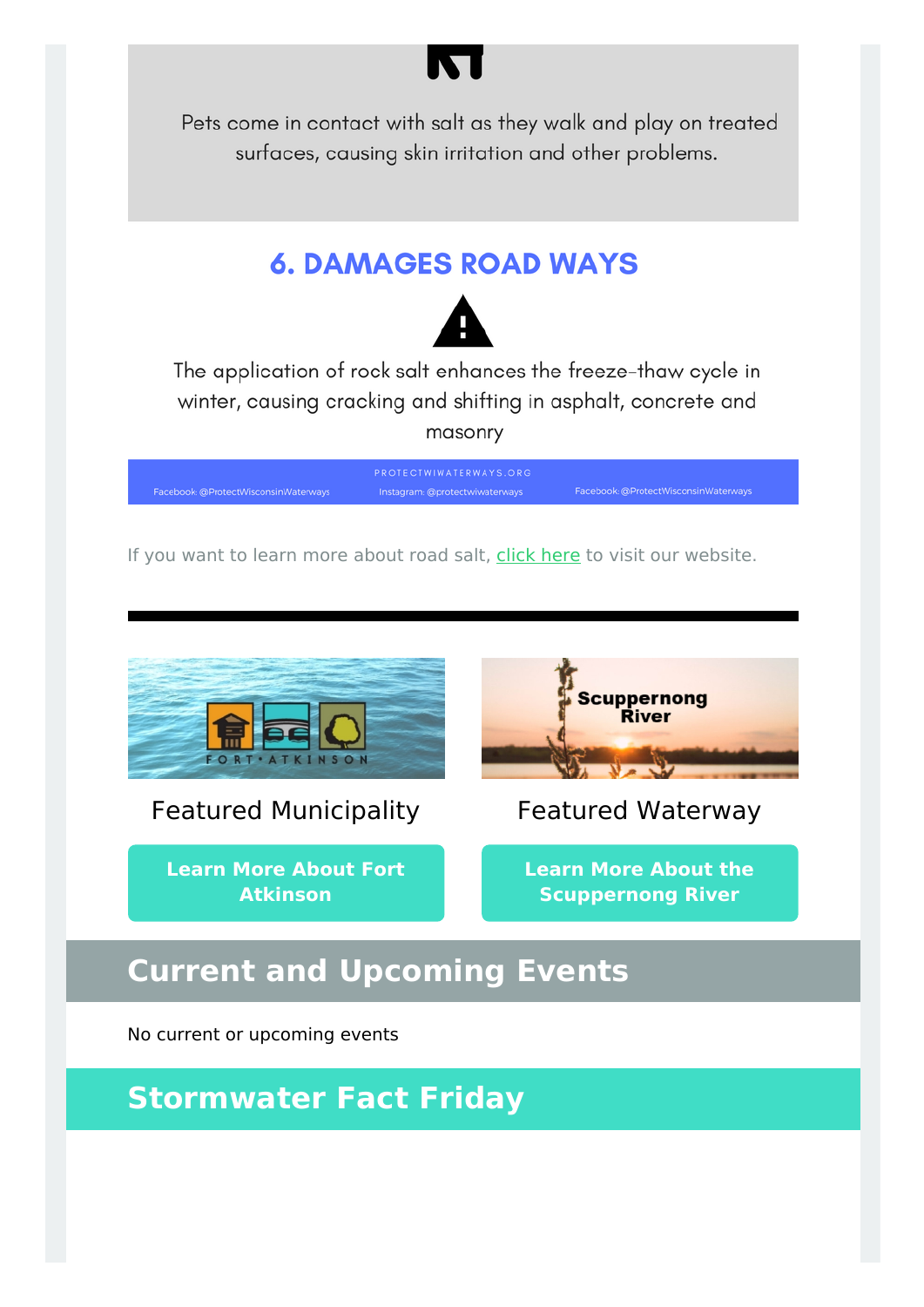

Chlorine in road salt and road salt additives can create toxic conditions for fish, insects, and vegetation.

Via Minnesota Stormwater Manual

## **Other Resources**

## **Rock River Storm Water Coalition**

Are you interested in more information on the Rock River? Check out the Coalition's Rock River Reflections Winter 2018 Newsletter. Click [here...](https://rockrivercoalition.org/wp-content/uploads/RRRWinter2018.pdf)

## **Rock River TMDL Project Email Newsletter**

If you want to learn more about the Wisconsin Department of Natural Resources and their work with the Rock River Recovery, click [here](http://dnr.wi.gov/water/tmdlDetail.aspx?key=83258055) and subscribe to their email newsletter.

Don't Forget to Follow Us on Social Media!